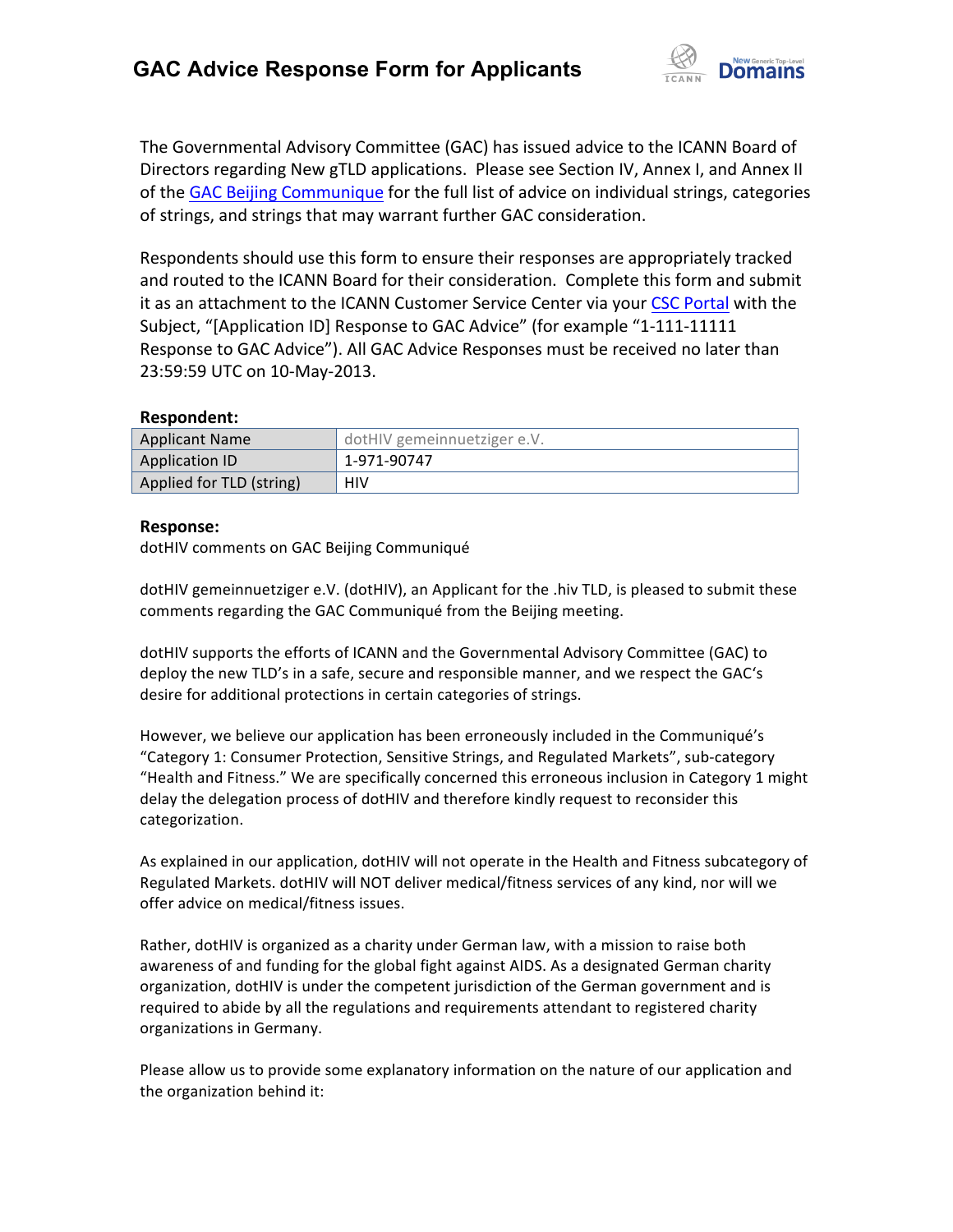

1. Our application envisions .hiv as a global resource designed to help fight AIDs by tapping the power of both the Internet itself and Internet users. The .hiv TLD registry is designed to serve this social cause and its related affected communities. It's guiding reference in the offline world is the Red AIDS Ribbon, a universal symbol of solidarity that is well understood and accessible around the globe.

2. The .hiv TLD will be an open TLD. .hiv domains are designed as an inclusive and universal tool for online identity for everyone that has affinity for the fight against AIDS - be it by emotion, the nature of their work, involvement in the cause, or simply in solidarity with those afflicted. Eligible registrants include companies, public and civil society organizations, geographic entities, celebrities, activists and others. No nexus or pre-qualification requirements apply; registrants will self select. We conceive ourselves as a means to raise funds and awareness for the global HIV response. As the network of .hiv websites and users grows, dotHIV will have an ever broader and more positive social impact.

3. A key innovation by dotHIV is our built-in micro-donation program, through which dotHIV transfers all economic surplus to HIV project work. The promise to the Internet User: Every visit on a .hiv-website will trigger a small donation and supports an important social cause. Through this innovative model, .hiv domain names will get charged with social identity and directly and tangibly support the fight against AIDS, expand awareness and motivation to act, and provide ALL internet users a means to easily and quickly contribute to the solution of one of the biggest humanitarian challenges of our time. dotHIV has already submitted a Public Interest Commitment (PIC) agreeing to reinvest all excess profits into projects serving the mission of the TLD: to support the global HIV response.

4. dotHIV marketing activities will position .hiv domain names as an innovative tool for AIDS philanthropy and affinity. Over time, .hiv domains will be seen as a key part of an open, online social movement dedicated to eradicating AIDS.

5. dotHIV is supported by a wide range of experts in the many areas needed to ensure the success and social responsibility of the venture. Within the TLD-sphere, we have established long term partnerships with high-quality service providers (including Afilias, NCC Group, Sedo). To guide our charitable activities, we work closely with leading HIV organizations and members of the affected communities, including an international expert advisory pool and a continuous consultancy relationship with Deutsche AIDS Hilfe e.V., Europe's biggest and leading HIV-related umbrella association.

Given the above, we believe strongly that our application should not be listed in "Category 1: Consumer Protection, Sensitive Strings, and Regulated Markets", sub-category "Health and Fitness." Beyond the requirements of German charities, dotHIV is not operating within a regulated industry, does not offer or provide medical products or services of any kind, and is not associated with fitness products or services. Rather, .hiv is an open TLD dedicated to charitable work that contributes to winning the fight against AIDS, and we believe that no consumers will associate our activities with those of an entity in any regulated space (except charity).

dotHIV understands the need for adequate consumer protections upon the deployment of new TLD's, and we believe our application for the .hiv TLD meets or exceeds ICANN's requirements in